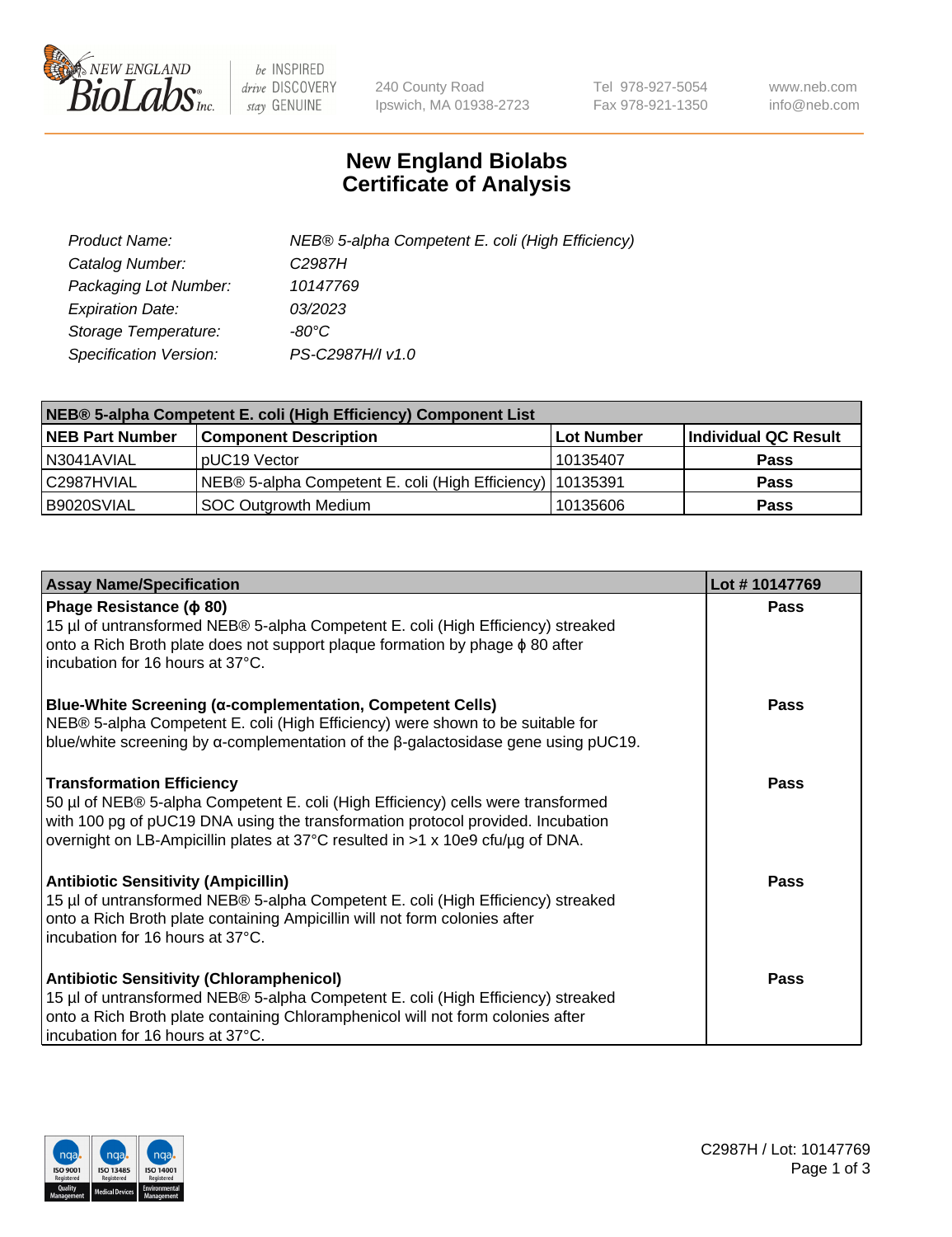

be INSPIRED drive DISCOVERY stay GENUINE

240 County Road Ipswich, MA 01938-2723 Tel 978-927-5054 Fax 978-921-1350

www.neb.com info@neb.com

| <b>Assay Name/Specification</b>                                                                                                                                                                                                                            | Lot #10147769 |
|------------------------------------------------------------------------------------------------------------------------------------------------------------------------------------------------------------------------------------------------------------|---------------|
| <b>Antibiotic Sensitivity (Chloramphenicol)</b><br>15 µl of untransformed NEB® 5-alpha Competent E. coli (High Efficiency) streaked<br>onto a Rich Broth plate containing Chloramphenicol will not form colonies after<br>incubation for 16 hours at 37°C. | Pass          |
| <b>Antibiotic Sensitivity (Streptomycin)</b><br>15 µl of untransformed NEB® 5-alpha Competent E. coli (High Efficiency) streaked<br>onto a Rich Broth plate containing Streptomycin will not form colonies after<br>incubation for 16 hours at 37°C.       | Pass          |
| <b>Antibiotic Sensitivity (Spectinomycin)</b><br>15 µl of untransformed NEB® 5-alpha Competent E. coli (High Efficiency) streaked<br>onto a Rich Broth plate containing Spectinomycin will not form colonies after<br>incubation for 16 hours at 37°C.     | Pass          |
| <b>Antibiotic Sensitivity (Kanamycin)</b><br>15 µl of untransformed NEB® 5-alpha Competent E. coli (High Efficiency) streaked<br>onto a Rich Broth plate containing Kanamycin will not form colonies after incubation<br>for 16 hours at 37°C.             | <b>Pass</b>   |
| <b>Antibiotic Sensitivity (Nitrofurantoin)</b><br>15 µl of untransformed NEB® 5-alpha Competent E. coli (High Efficiency) streaked<br>onto a Rich Broth plate containing Nitrofurantoin will not form colonies after<br>incubation for 16 hours at 37°C.   | Pass          |
| <b>Antibiotic Sensitivity (Tetracycline)</b><br>15 µl of untransformed NEB® 5-alpha Competent E. coli (High Efficiency) streaked<br>onto a Rich Broth plate containing Tetracycline will not form colonies after<br>incubation for 16 hours at 37°C.       | Pass          |

This product has been tested and shown to be in compliance with all specifications.

One or more products referenced in this document may be covered by a 3rd-party trademark. Please visit <www.neb.com/trademarks>for additional information.